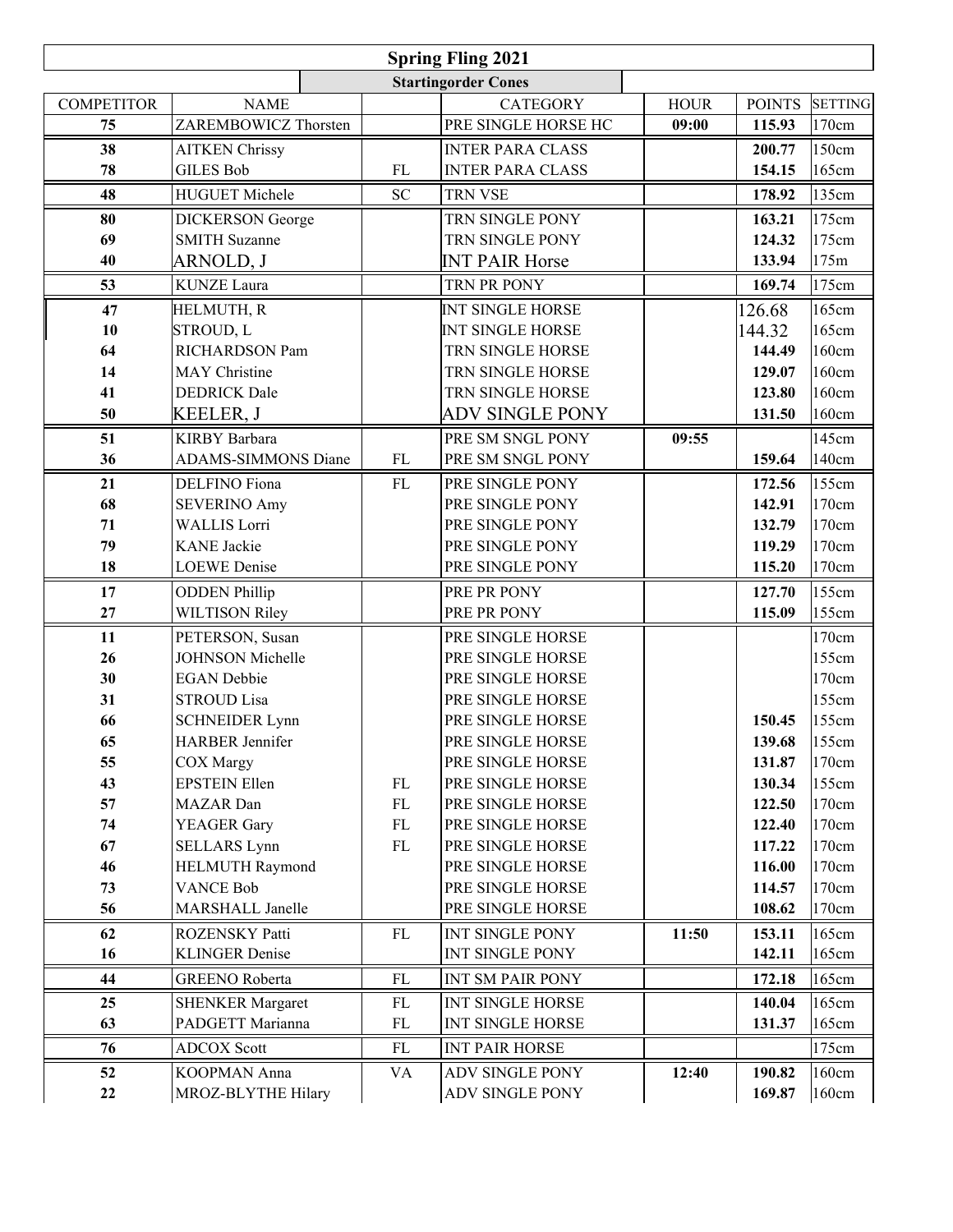| <b>Spring Fling 2021</b>                                                                                 |                         |    |                         |             |               |       |  |
|----------------------------------------------------------------------------------------------------------|-------------------------|----|-------------------------|-------------|---------------|-------|--|
| <b>Startingorder Cones</b>                                                                               |                         |    |                         |             |               |       |  |
| <b>COMPETITOR</b>                                                                                        | <b>NAME</b>             |    | <b>CATEGORY</b>         | <b>HOUR</b> | <b>POINTS</b> |       |  |
| 49                                                                                                       | <b>KEELER</b> Jennifer  | ΚY | <b>ADV SINGLE PONY</b>  |             | 154.89        | 160cm |  |
| 77                                                                                                       | PHELPS Mary             | FL | <b>ADV PAIR PONY</b>    |             | 167.33        | 160cm |  |
| 72                                                                                                       | <b>WHALEY Katie</b>     | KY | <b>ADV PAIR PONY</b>    |             | 147.28        | 160cm |  |
| 39                                                                                                       | <b>ARNOLD</b> Jacob     | KY | <b>ADV PAIR PONY</b>    |             | 133.18        | 160cm |  |
| 70                                                                                                       | <b>THORNTON</b> Jean    |    | <b>INT TEAM HORSE</b>   |             | 283.54        | 195cm |  |
| 29                                                                                                       | Wilkie, Tasha           |    | <b>ADV</b> Single Horse |             | 165.07        | 160cm |  |
| 61                                                                                                       | <b>OSTROWSKI</b> Carrie |    | <b>ADV SINGLE HORSE</b> |             | 138.32        | 160cm |  |
| 45                                                                                                       | <b>HAMILTON Nifty</b>   | FL | <b>ADV SINGLE HORSE</b> |             | 131.38        | 160cm |  |
|                                                                                                          |                         |    |                         |             |               |       |  |
|                                                                                                          |                         |    |                         |             |               |       |  |
| 58                                                                                                       | <b>MILLER James</b>     | FL | <b>ADV PAIR HORSE</b>   |             | 135.06        | 170cm |  |
|                                                                                                          |                         |    |                         |             |               |       |  |
| 59                                                                                                       | Wrigley-Miller, M       |    | Adv Team Horse          |             | 167.67        | 190cm |  |
| 35                                                                                                       | <b>WEBER, Chester</b>   |    | Adv Team Horse          |             | 137.77        | 190cm |  |
|                                                                                                          |                         |    |                         |             |               |       |  |
| ©Driving Program by Philippe Liénart (BEL) - philippe@lienart.com<br><b>Scorer</b> : EllenMarie Ettenger |                         |    |                         |             |               |       |  |